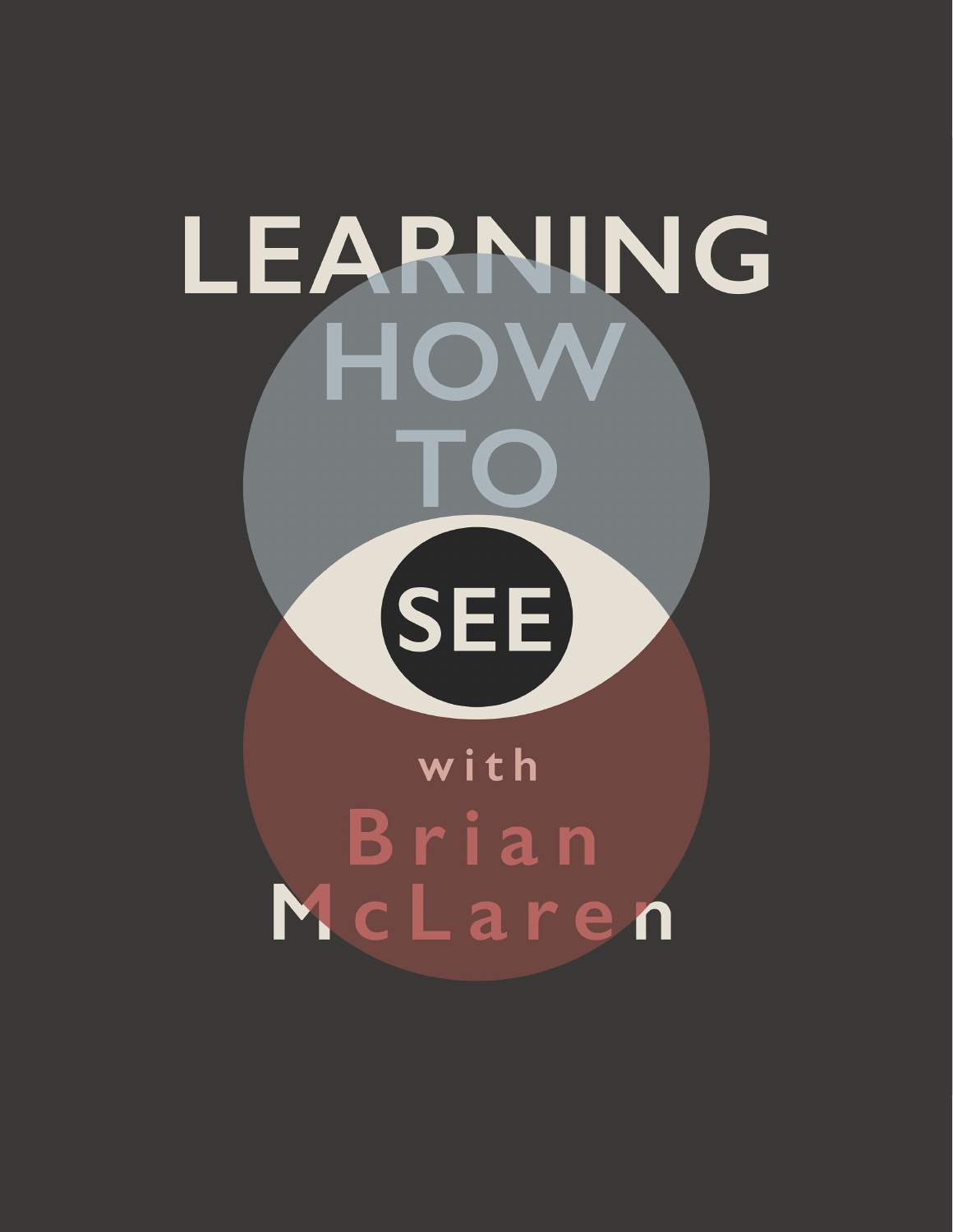- Brian: For many, many centuries, our ancestors woke up in a different universe than you and I woke up in this morning. They woke up in a universe where the earth was in the center of the universe, and above us were a series of crystal and spheres, the first one contained air and the next one contained fire. I guess that's where lightning came from. Then the moon was in another one and then a few planets were in another and then the sun and then some more planets and then some stars. That universe explained what they saw by and large for a long time and they felt comfortable in it. They were certain, it was the way the universe really was.
- Brian: Then along came a fella named Copernicus. He noticed some minor problems in that universe model and he proposed an alternative and a whole lot of people thought he was crazy. Some decades later Galileo came along with a telescope and he was on his roof one night looking up at Jupiter and he saw moons around Jupiter. When he saw moons around Jupiter, of course he knew Copernicus was right. This makes sense in Copernicus's universe, not in the old universe. The fact was, though, Galileo got into a lot of trouble for publishing that finding. He was called to Rome to face questioning from the Vatican. He faced the possibility of imprisonment and maybe even torture.
- Brian: The fact is when you go against what your community thinks, they often punish you. It happened to St. John of the Cross. He dared to believe that his religious community wasn't doing the very best job they could. He had some ideas for reform to improve the work they were doing. They did not say thank you for your suggestions. They put him in a latrine-like structure, took him out once a day to beat him, publicly shaming him for months on end. It was a clear message really. Don't you dare think differently, St. John. Back then, not St. John, just John. John, you troublemaker. For anyone watching, don't you think differently either. This is what will happen to you.
- Brian: Same thing with Rosa Parks. She dared to defy the norms of the entire white culture in which she lived when she decided to sit in a forbidden part of the bus. She didn't do it as many people think just as a whim one day. She was part of a group of people who planned. They knew that you couldn't change the assumptions of Southern culture, especially white Southern culture, unless somebody had the courage to make visible. She had the courage to go against the flow. If we want to go with the flow of truth and justice and integrity, it's often going to mean going against the flow of our community.
- Brian: In my religious upbringing, like many people who agreed with us were Orthodox and biblical, and people who disagreed, they were put in the cap of enemies, liberals, and maybe even communists. Community is a precious, precious thing to us. We are so blessed and fortunate to belong to communities. We depend on them for so much. But there's a dangerous element to community life too. Today, we're going to look at three biases that thrive in community life. We will call them community bias, complementarity bias and contact bias. All three require us to go against the flow.
- Brian: This idea of going against the flow might help us understand a passage in the gospels where Jesus says something that at first glance is really, really disturbing. In fact, it's just as disturbing at second glance just in a different way. He said in Matthew 10, "Do not think that I have come to bring peace to the earth. I have not come to bring peace but a sword. I have come to set a man against his father and a daughter against her mother and a daughter-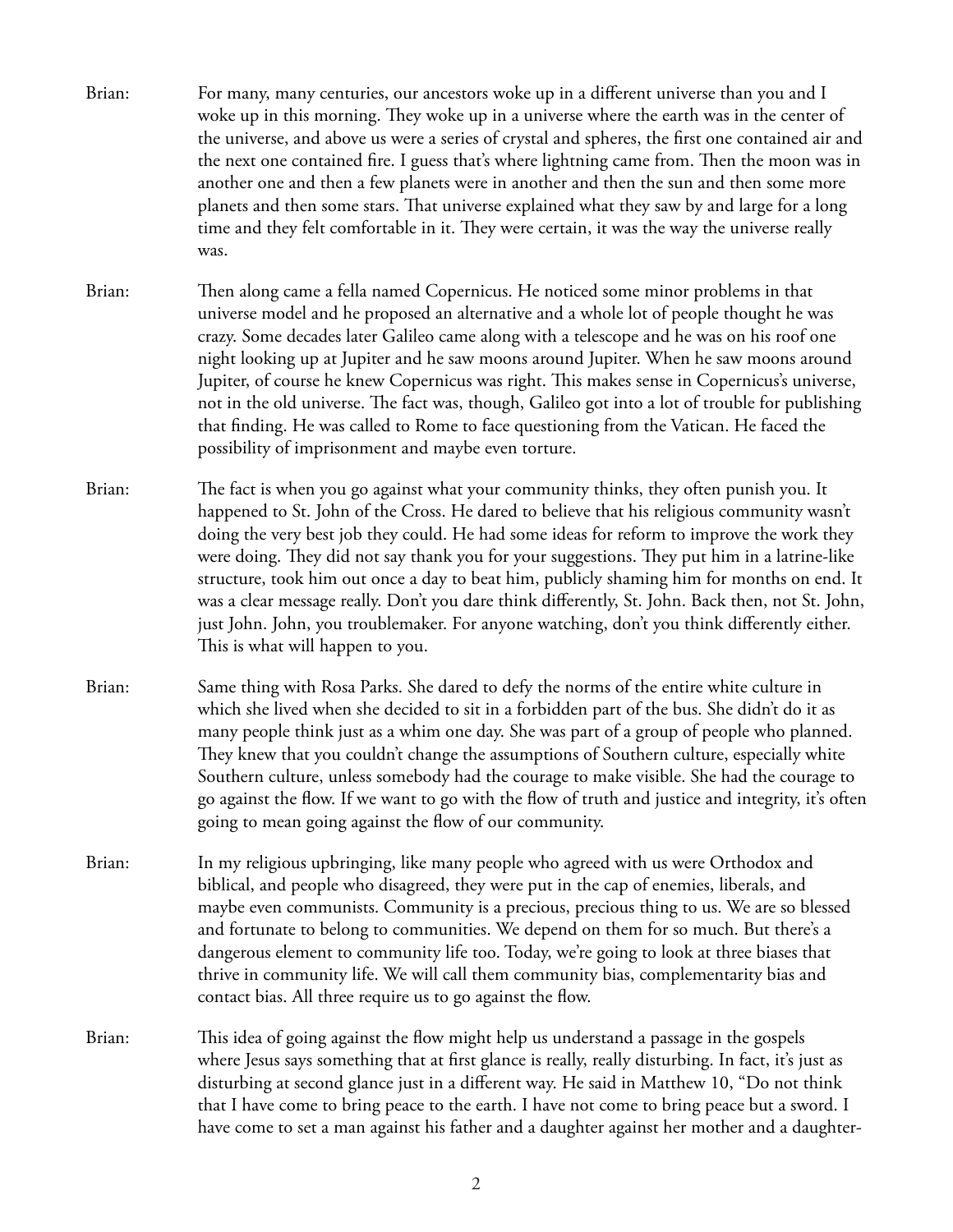in-law against her mother-in-law and one's foes will be members of one's own household." Now, if Jesus here is advocating literal domestic violence, then we would be right to think he's gone off his rocker. But he's using this strong, disturbing language to tell us that there's a powerful flow in families.

- Brian: In his culture, it was the flow of patriarchy, the head of the family, the dominant male tells his wife what to do and tells his son what to do, and that includes the daughter-in-law too. It creates a whole pyramid of submission to a dominant authority figure. Jesus is coming along and he's proposing a different way of seeing life and a different way of seeing relationships. He knows that by and large the older generation won't accept it. So Jesus as a young man, 30 when he begins his ministry and his disciples in all likelihood were about his age or younger, he's telling them, "Listen, if you're going to follow what I say, you're going to have to go against the flow of our society, the flow of our community, and you'll even feel it and your family."
- Brian: Daring to break with that flow, daring to break with the assumptions of our community, Copernicus and Galileo had to do it. St. John of the Cross had to do it. Rosa Parks had to do it. You and I may have to do it as well. It's enough to humble us and make us want to pray. We did not see everything so we do not know everything. We do not even know how much we do not know, nor do we know how much of what we know is actually impartial, distorted, or false. That is why we seek to open our eyes to encounter the world afresh in humility and in silent wonder to learn to see.
- Gigi: Today, we have three biases that we've grouped together because they all have to do with going against the flow of popular opinion. They are community bias. It is very hard to see something your group doesn't want you to see. This is a form of social confirmation bias. Complementarity bias, if people are nice to you, you will be open to what they see and have to say. If they aren't nice to you, you won't be open. Contact bias, if you lack contact with someone or a group, you won't see what they see. So let's open up for discussion to get us started. How do you see these three biases as being interrelated?
- Brian: Gigi, the relationship between these three it seems to me has to do with our position as a part of a community. The people who are in my community, we're all nice to each other and so we all keep reinforcing one another's confirmation bias. We all get each other. We'll agree already. Then somebody from the outside comes in and they might tell me something different. Because they're not familiar, then complementarity bias can sort of trip in my brain. I think they look different. They talk different. They act different. They have different culture. They come from a different background. The are not one of us. They don't use the words we always use. I don't feel safe around this person.
- Brian: So we become close to what they say. We don't give them a fair chance. But if they come in and they flatter us and they tell us how nice they think we are and we feel they really genuinely respect us, suddenly we become open to their ideas. So there's this sort of emotional gate or emotional filter we put up for how we feel about people. Then the people who just we aren't around, maybe they're the people that our group has excluded in the past. We believe anything that our group says about those people because we don't have contact with them. We never even get to encounter them to find out if they might persuade us of their own truth. So obviously, this is at the heart of racial prejudice and religious prejudice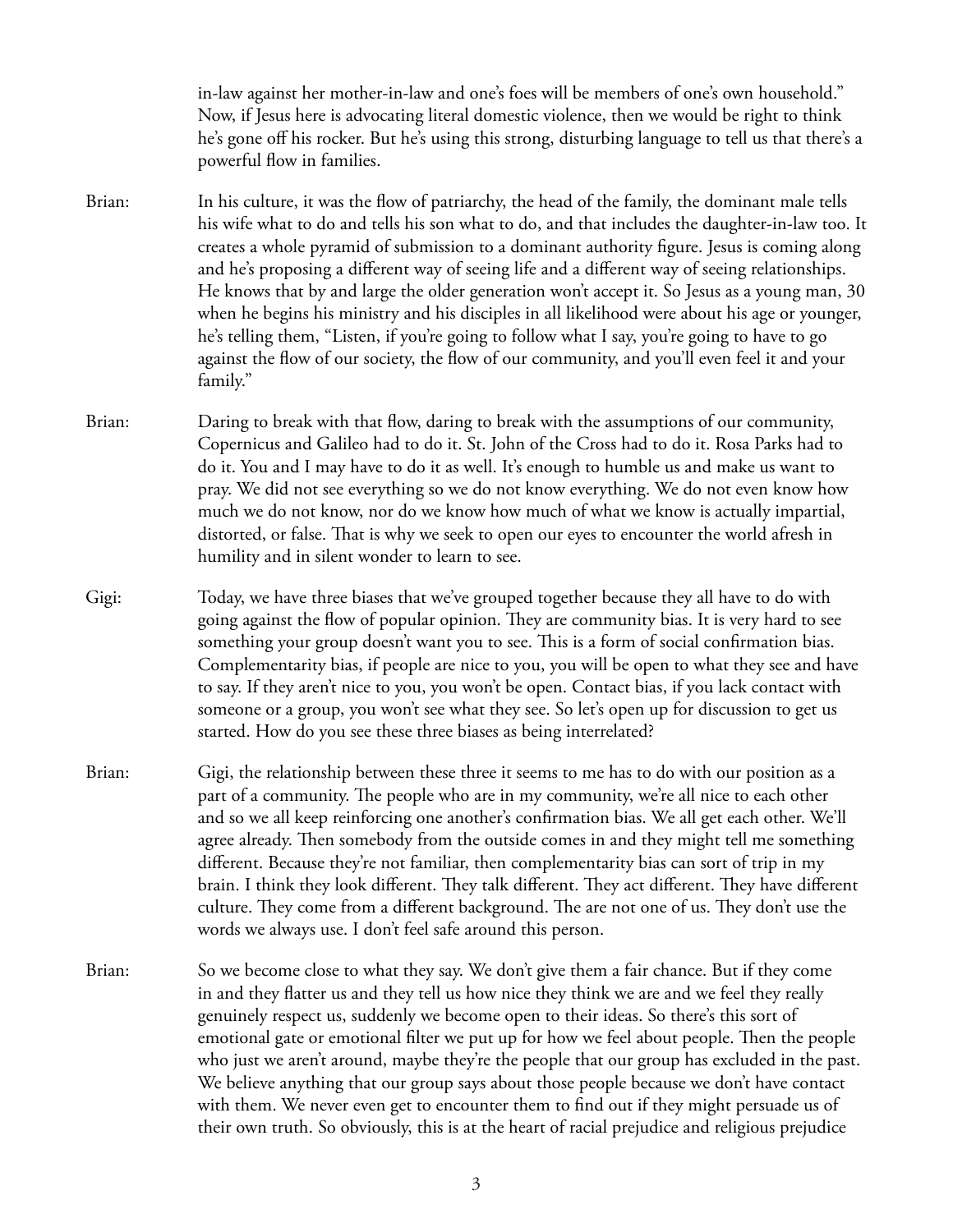and even cultural and ethnic prejudice. So yeah, these three biases it seem to me are all a byproduct of just belonging to some community.

- Mike: It's interesting to hear you say that, Brian, because I can't help but think how crucial to our sense of wellbeing and self-identity, it is to belong to a community, right? This is something that helps us construct our place in this world and make sense of our own reality. I can't help a ponder, I know so many of us have lost communities. When you've been a part of a community and you've lost that and you feel the pain and the grief that comes from that, it gives you this crucial insight into why we cling so desperately to these social bias.
- Brian: It makes sense. Community is necessary for human survival. From the time we're a baby, and almost nobody lives the life of the independent wild man out in the forest. We live in societies and civilizations. We're so dependent on each other. You can see why it's efficient for us to have people all think the same way. That way, we aren't always arguing with each other and we can get things done. But of course, if we're actually seeking the truth, now this becomes one of the unintended byproducts of a good thing called community.
- Paul: Yeah. There's a story that comes to mind for my life I feel like illustrates all three of these. It puts me in the seat of the fool of the one who's engaged in all these biases, but there's a playground two blocks from my house where often I'll take my kids there about everyday. One day I was there with my kids and they're playing in the playground and I notice a man doing circles around the playground. And I go through my checklist of like, "I don't recognize him from the community, from the neighborhood. I've never talked to him before. What's he doing here?" I just see him doing these laps. So I go over and I talk to him. I say, "Hey, are you from the neighborhood?" He said, "No." I'm like, "Do you have grandkids here or kids?" He said, "No." He said, "I come here twice a day. I work near here, and I check to make sure that no one has left needles here, because I saw people using drugs here, and I want to make sure that the kids who play here are safe."
- Paul: And it just shattered me, because I had all these defenses of who I thought he was, as this predator circling around, and here he was flipping that completely on its head and actually being a safe guard, looking out for my kids, even though he didn't even know them. Looking out for my neighborhood, even though he wasn't a part of it. Looking out for my community, even though he wasn't living inside of it. And there was so much egg on my face, and then I flipped into the niceness, the complimentary bias of just being like, "Thank you so much. What a gift you are to humanity for showing up like this for me and my kids, without me even knowing it." So yeah, that story came to mind.
- Brian: Such a beautiful story, because both of you were motivated by concern for your community, to protect the children.

Paul: Yes.

Brian: And even with the best of intentions, sometimes we have trouble. And if you hadn't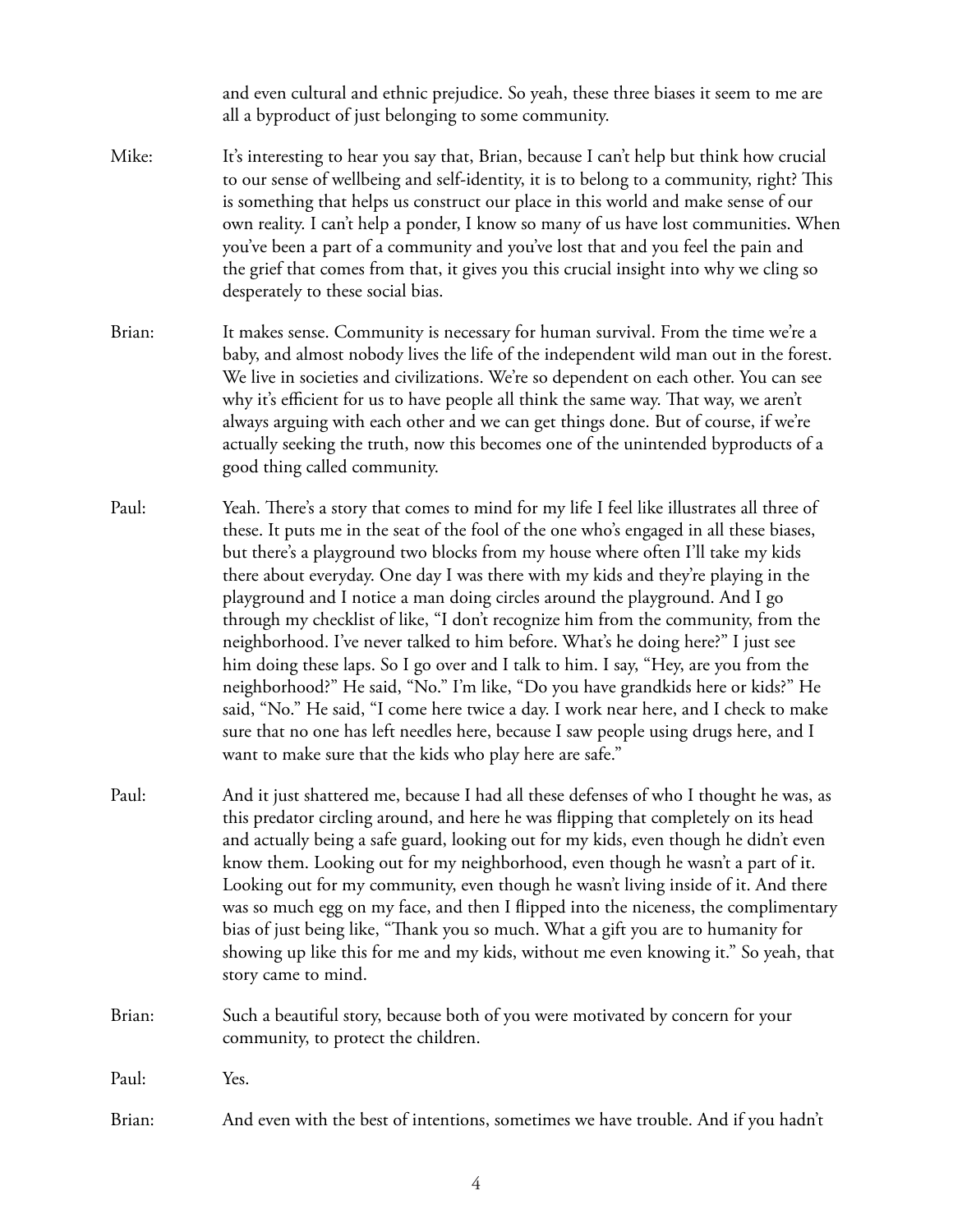had the wisdom to go over and talk to him and the openness to talk to him, I could have imagined you calling the police and him getting arrested, and who knows what could have happened, right? We've seen other kinds of stories unfold like that.

Paul: Right.

- Brian: That's a beautiful, beautiful story. So community bias, for a huge part of our history, was necessary for our survival. Still is in so many ways. But it also meant that we became tribes, and we developed markers. Tattoos, hairstyles, clothing styles, and of course language, and 100 other ways of knowing, "Here's somebody who's in our in-group. There's somebody who's in our out-group." And one of the consequences of this beautiful thing of community is that we often are tempted to value tribe over truth. And so I think that helps us just set up this terrible predicament you felt that day. You were concerned for the children at the playground, and this is a potential threat. That concern can lead to wonderful outcomes, and it can lead to not so wonderful outcomes.
- Paul: Well said. Well said. And I think too, the way that community bias helps us learn about Jesus, too, the way he often went out into the wilderness alone, that has been ... I remember when I first read those verses as a kid, always being confused why Jesus was going out into the wilderness alone, and that needed break from the groupthink, from community, from that sense of togetherness to go into solitude, to actually be able to hold community bias in right relationship. I'm very curious, for the three of you, how has that been something that you've engaged in or seen the value of, or seen what happens when it's not place?
- Gigi: I think of how these biases work with those of us who consider ourselves loners, or who have always felt like we were kind of outside the community, even though we are identified socially as part of certain communities. And it also makes me think of how these biases, these three biases actually work to socialize us in certain ways. I remember growing up, I grew up in the National Baptist Convention, which is the largest African-American Christian denomination, and my parents were very involved in the church. We were in a foster home, and I had two foster siblings, one of whom was six months older than I was, and she was getting ready to go to school, but because I was born on the wrong side of December, I couldn't go when she went. But even though she was learning to read, my mom decided that I was going to learn to read anyway.
- Gigi: So I learned to read, and since we were very much into our church, I learned to read the Bible. And I remember as a kid, just being struck ... I had one of those, and I'm sure, Brian, you remember those King James version with the red letters, whenever Jesus would speak. And I was just fascinated and really felt a lot of resonance with that. And then I would go to Sunday school, and just something just seemed to be off. And in my four year old mind, what I told myself was, "It isn't that these adults are withholding something from me. It's that they don't know."
- Gigi: And so even though I can have that in the back of my mind, because these adults are responsible for me surviving, it isn't like I can say, "Okay, they don't know. Goodbye.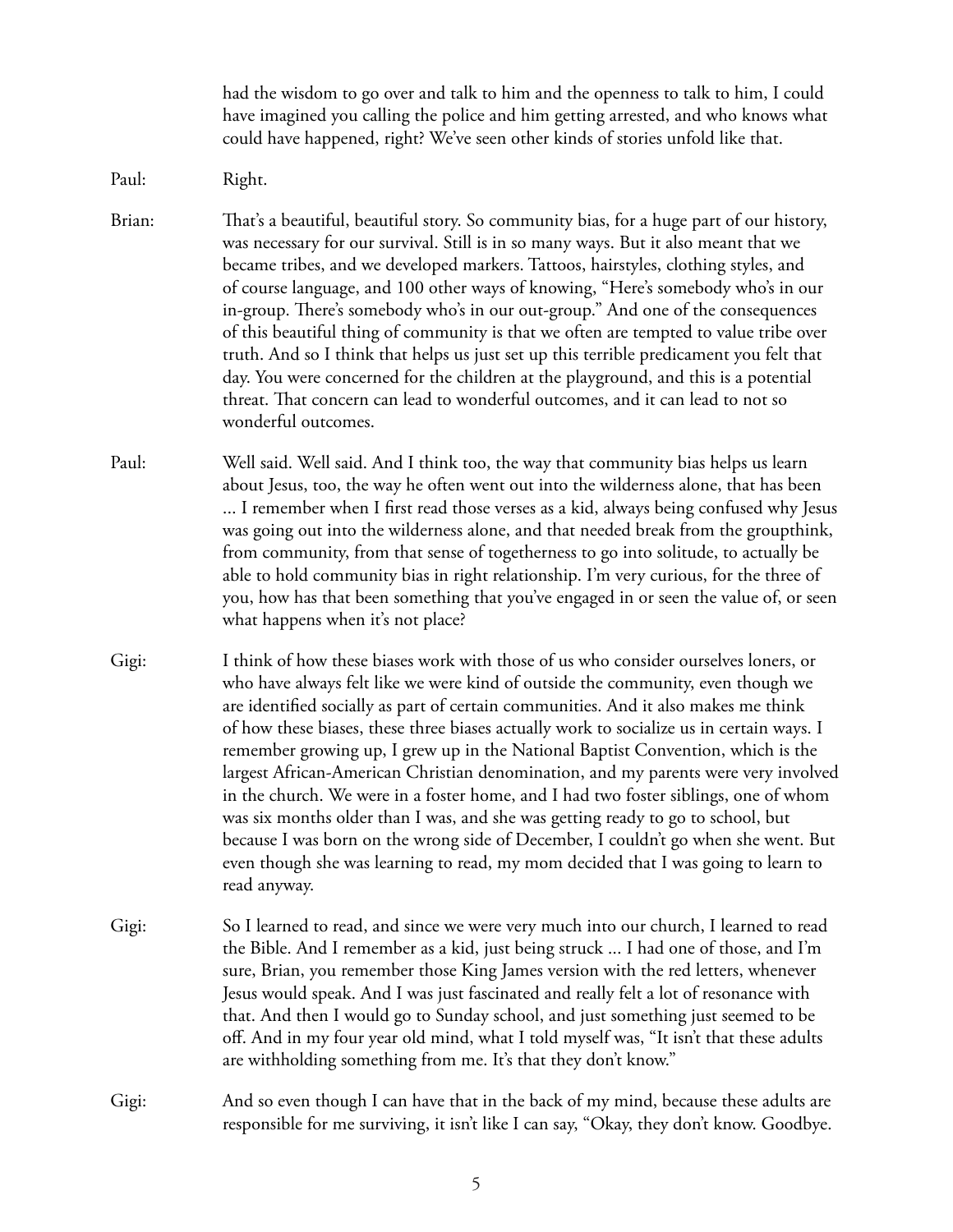I'll see you later." I have to stay in that community. And as I stay in that community, and there's nothing confirming that thought in my mind, but there's all the other social confirmation biases, there's community biases that are saying the opposite, it becomes very hard to hold on to that essential self that's where that thought came from. It becomes very, very hard to hold on to that, unless you have some time by yourself.

- Gigi: And even then sometimes, if that's all you have, and the only voice you have is God in the voice in your head, it still becomes very, very difficult. And I know in my church, if not once a month, at least once a quarter, there were sermons saying how ... And that they used the term "homosexuality," how that was wrong and anyone who was gay was going to hell. And when I learned that I was a lesbian, that made that very difficult, because there was no one in my community saying something different. And even though we knew, there was gossip of who the lesbians were and who the gay people were, my parents just made sure I had no contact with them, you know?
- Gigi: So that socialization, even when you know that it's not right, and that it isn't the whole truth, it still makes it harder for you to live authentically if you have no way of stepping out of that community.
- Brian: That story so powerfully just shows how all of those social biases work together. Yeah. I feel this. I went through some years as a pastor where I was trying to break through into a different way of seeing my theology, and the background I come from, they aren't really very tolerant of people who ask certain questions and think differently. And I remember for a period of years where I was in the thick of rethinking, on my day off, I would literally drive two hours west of where I lived and hike along a trail along the Potomac River, and I just needed to be away from people to be with my own thoughts. And I would say if I was walking for six or eight hours, two or three hours it took just to let the old voices fade, and for me to let my own thoughts make it to the surface.
- Brian: And oh, yeah. Again, it's such a gift to be part of a community, but here's where, if you want to be simple, if you have simplicity bias, you'll say, "Community good, solitude bad." Or you'll say "Solitude good, community bad." But we're saying, no. They're both good, and they need each other. And they both can be a problem if they don't have the other.
- Mike: It's interesting. I'll just riff off what you were saying, Brian, because my own story also involves being a pastor at one point. And also I'm the son of a pastor, so I'm a PK, and I was one of the good PKs, because there's a stereotype that PKs are either really good or really bad, so I got to be the golden child at the center of a community. And then that community imploded at one point, and I was on the outside of it, and it was when I was on the outside of the community that I became aware how much I benefited from the community bias, and all these social biases. I was right at the top, just reaping all the benefits of it, and then had to deconstruct it and see how blind I was by getting tossed out. And I think that's an interesting thing, right? Some of us heroically go out into the wilderness to get perspective, and others of us get booted out, and then look over our shoulder and realize what was really going on.
- Brian: Wow. Powerfully said. Well, I think there is so much more we can say about community bias, but it's going to come up because it's interrelated with our next two biases. So maybe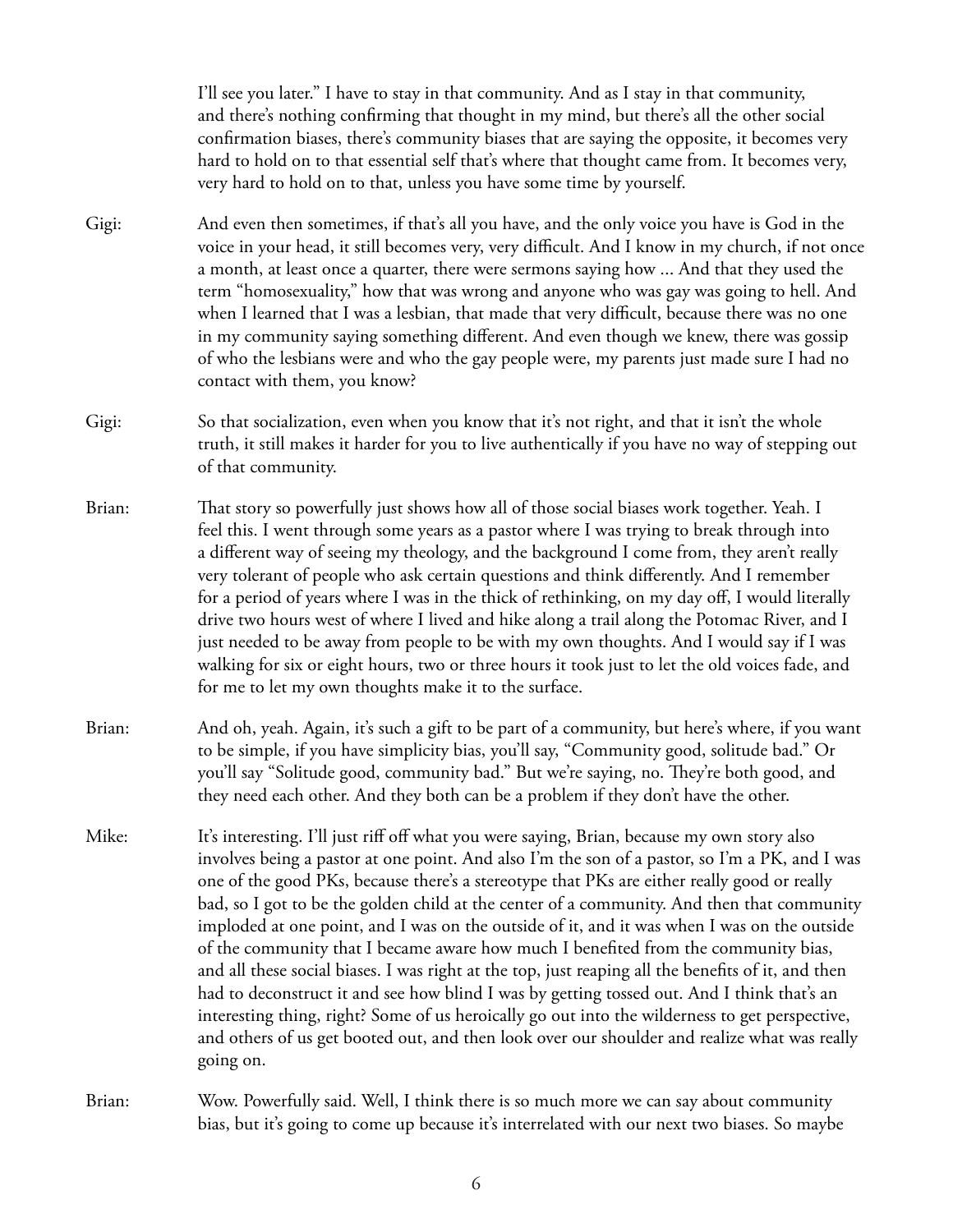|        | this is a good time for us to just learn that prayer for community bias.                                                                                                                                                                                                                                                                                                                                                                                                                                                                                                                                                                                                                                                                                               |
|--------|------------------------------------------------------------------------------------------------------------------------------------------------------------------------------------------------------------------------------------------------------------------------------------------------------------------------------------------------------------------------------------------------------------------------------------------------------------------------------------------------------------------------------------------------------------------------------------------------------------------------------------------------------------------------------------------------------------------------------------------------------------------------|
| Gigi:  | Here's the prayer we will practice at the end of this episode when we're doing the prayer for<br>community bias. "Inspirer of holy boldness and humble bravery-                                                                                                                                                                                                                                                                                                                                                                                                                                                                                                                                                                                                        |
| Mike:  | give me the humility to learn from my community-                                                                                                                                                                                                                                                                                                                                                                                                                                                                                                                                                                                                                                                                                                                       |
| Paul:  | along with the courage to differ graciously from my community-                                                                                                                                                                                                                                                                                                                                                                                                                                                                                                                                                                                                                                                                                                         |
| Brian: | seeking truth even when my companions are unwilling to see it or accept it.                                                                                                                                                                                                                                                                                                                                                                                                                                                                                                                                                                                                                                                                                            |
| Gigi:  | Help me remain humbly loyal to the truth-                                                                                                                                                                                                                                                                                                                                                                                                                                                                                                                                                                                                                                                                                                                              |
| Mike:  | even when I am misjudged and rejected by my community for doing so."                                                                                                                                                                                                                                                                                                                                                                                                                                                                                                                                                                                                                                                                                                   |
| Brian: | Let's turn to complementarity bias. If people are nice to me, I tend to be nice to them, and<br>that includes then believing what they say. And if I experience people as being mean to me,<br>or if I don't think they like me, then I feel no obligation to believe what they say. It has<br>nothing to do with how truthful they are or the evidence for what they say. I'm biased based<br>on my feelings about them. I think we've already seen how this exists, but we can see how in<br>a sense, groups reinforce this because if one in-group makes another out-group their enemy,<br>then everyone approaches one another with hostility. Which means that, of course, we're<br>going to believe what our friends say and reject with those other people say. |
| Mike:  | It's interesting. Complimentary bias makes me think of how Jesus taught us to treat others.<br>Treat others as we would like to be treated, turn the other cheek, forgive rather than seek<br>revenge. It seems like he's trying to break us out of this complementarity cycle of eye for an<br>eye, tooth for tooth. Also, smile for smile and blessing for blessing.                                                                                                                                                                                                                                                                                                                                                                                                 |
| Brian: | This hits me, Mike, when I think about a couple of times where people have had a really<br>powerful breakthrough in my life. Sometimes that breakthrough happened because they<br>were really, really angry with me, and their anger was data that tempted me to reject what<br>they were going to say. But they couldn't help but be angry because I was hurting them.                                                                                                                                                                                                                                                                                                                                                                                                |
| Brian: | Oh my goodness, to be able to have people be angry at you and not take it personally, as the<br>saying goes, and react to the anger, but to say, "Well, of course they'd have strong feelings if<br>I'm hurting them." Their anger makes me, maybe I should listen to them even more. Now<br>that's not always true. Some people are angry when they're just nasty.                                                                                                                                                                                                                                                                                                                                                                                                    |
| Brian: | But to say, "Oh, I better be careful when people are angry with me or where they speak in<br>terms I don't really understand at first, and I don't know their jargon or their lingo. They<br>might be from a different community I could really learn from." So this complementarity<br>bias really does require us to start to reverse that, treat others as we would be treated, not as<br>we have been treated.                                                                                                                                                                                                                                                                                                                                                     |
| Gigi:  | That makes me think of two sort of similar episodes. One of them involves email. I think<br>email's always the easiest way to misunderstand people. So it about an incident and it was an<br>email and I read it thinking I was reading one thing and of course, that wasn't what it said.                                                                                                                                                                                                                                                                                                                                                                                                                                                                             |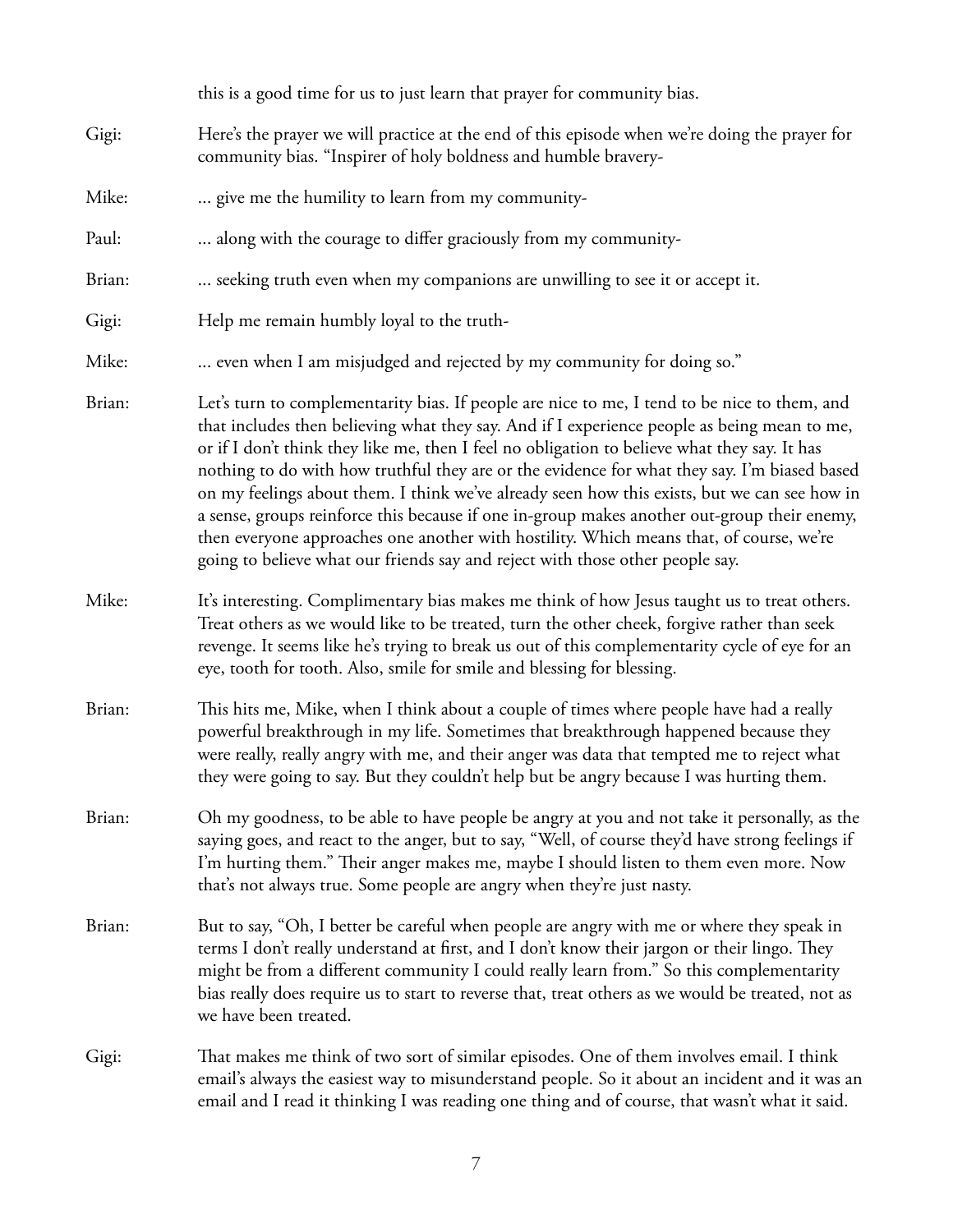| Gigi:  | The thing is, this is after having the contemplative practice. Where there was actually that<br>space in my mind where I can make a decision to either just stop and think, or just let my<br>anger go. I saw myself choose to let the anger go because it touched a really, really deep<br>wound in me from my childhood that I thought I'd got over, but I hadn't. So I just let it go.                                                                                   |
|--------|-----------------------------------------------------------------------------------------------------------------------------------------------------------------------------------------------------------------------------------------------------------------------------------------------------------------------------------------------------------------------------------------------------------------------------------------------------------------------------|
| Gigi:  | Then the response was, wow. Then because of that response, I had to reread the email and<br>realize that, oh, he was talking about himself. He wasn't talking about me. So we did have a<br>talk and we were able to reconcile. So that was one.                                                                                                                                                                                                                            |
| Gigi:  | Then the flip side of that is a very close friend of mine. We have phone conversations<br>every Sunday. There was something, apparently there's this pattern that I had fallen into in<br>responding to some of the things that she said, that it was totally unconscious. I had no idea<br>I was doing it.                                                                                                                                                                 |
| Gigi:  | So I get an email from her, the subject is in all caps. So I knew I was in trouble. I was like,<br>what did I do? I don't even know what I did. There was something, for whatever reason, I<br>had started to when she would bring some certain things up, respond in a negative way. Not<br>intending to be disrespectful to her.                                                                                                                                          |
| Gigi:  | But as I read her email, I saw, okay, she said this. I said, I can see how she took what she said.<br>So immediately, because she was a close friend, I just said, "I am so sorry. I can see how you<br>did this." For her, that was a huge deal because she had been going through a state where<br>there were people in her life who were really treating her in ways that weren't good and she<br>would call them on it. Then that would be the end of the relationship. |
| Gigi:  | So I was happy not to be in that pattern with her because I really value her as a friend. But I<br>just noticed those two different ways of responding and both to that, to email.                                                                                                                                                                                                                                                                                          |
| Paul:  | Email is the great bear that we all deal with, if you look on a regular basis. The example that<br>came to my mind involves my neighbor across the street who died recently. The first time<br>I met him, I was outside in our yard and he yells at me. He had that kind of curmudgeon<br>personality and he just said, "Hey, did you steal my garbage can?" Inside I'm like, who is this<br>man who is accusing me of thievery?                                            |
| Paul:  | Then I had a moment of expansion and I just asked the question, "Why would I steal your<br>garbage can?" He goes, "Good question." I went over and said, "Hey, my name's Paul." He<br>said, "My name's Ray." From then on, we were incredible neighbors and friends. I just think<br>about what could have happened if I would've responded with just responding in that same<br>way.                                                                                       |
| Paul:  | Unlike my previous story, I actually showed up in full presence, I think for that kind of<br>interaction. But it was such a lesson on what relationship can be if someone shows up with<br>kind of an energy that is so off-putting or curmudgeonly. If I am able to show up in my own<br>body and my own presence with even a spark of love, it has the opportunity to turn into a<br>friendship for the next however many years.                                          |
| Brian: | If we connect that to the next bias we're going to talk about, which is contact bias. When<br>you realize whenever a person establishes that kind of friendship across a barrier from an in<br>group to an out group, it makes the flow of information, and the flow of truth, and the flow                                                                                                                                                                                 |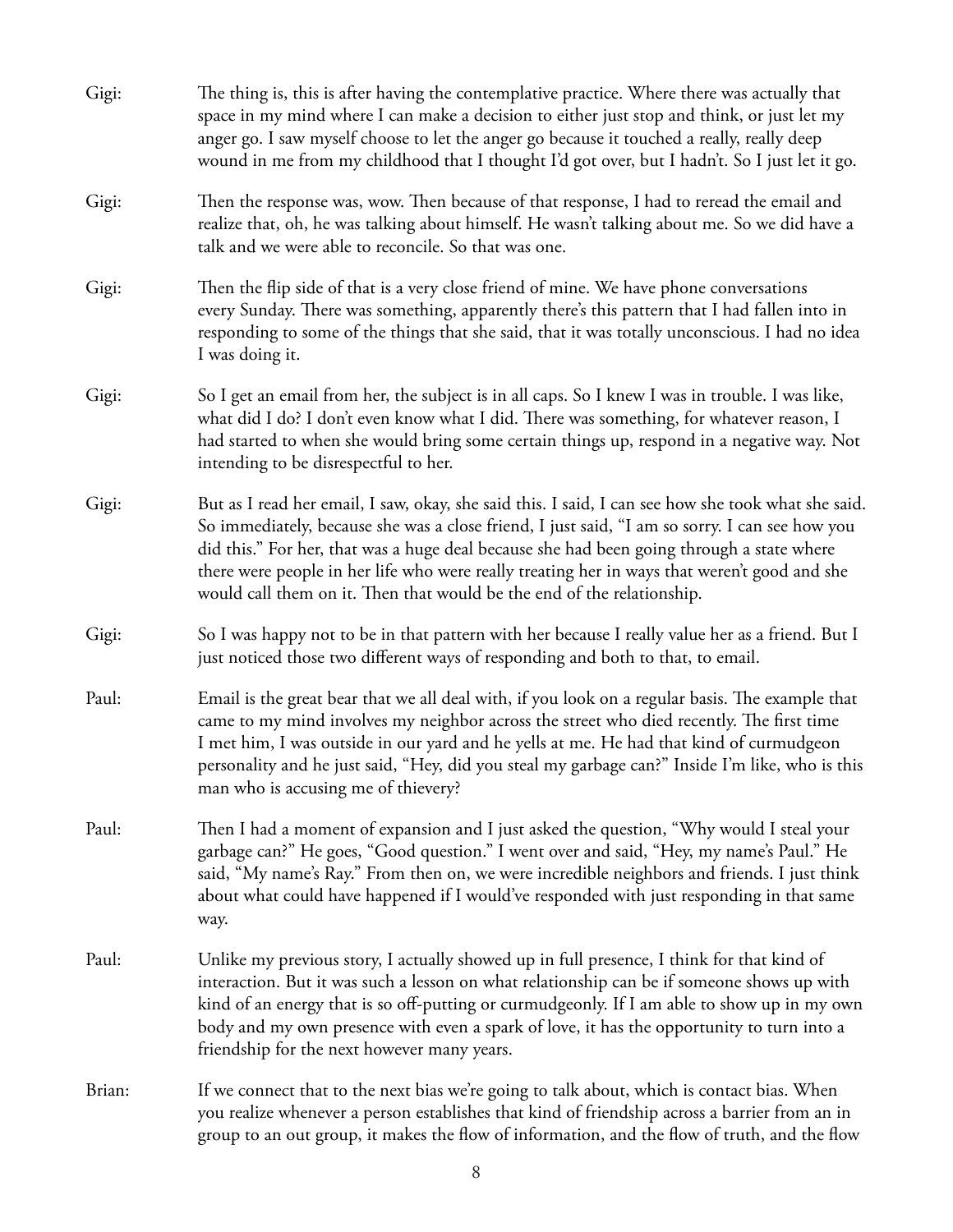|        | of insight possible between two groups who previously had no connection at all. So here<br>again, we see how these different biases are really connected.                                                                                                                                                                                                                                                                                                           |
|--------|---------------------------------------------------------------------------------------------------------------------------------------------------------------------------------------------------------------------------------------------------------------------------------------------------------------------------------------------------------------------------------------------------------------------------------------------------------------------|
| Mike:  | Here's the prayer used to address complementarity bias. Spirit of wisdom.                                                                                                                                                                                                                                                                                                                                                                                           |
| Gigi:  | Protect me from being misled by those whose words are full of flattery, familiarity, and false<br>promises.                                                                                                                                                                                                                                                                                                                                                         |
| Paul:  | And keep me humble enough to learn from those.                                                                                                                                                                                                                                                                                                                                                                                                                      |
| Brian: | Whom I am tempted to dismiss as strange, difficult, or unfriendly.                                                                                                                                                                                                                                                                                                                                                                                                  |
| Paul:  | Lovely. Let's now turn to the contact bias. As I think we've talked about, these just overlap.<br>So these dovetail so nicely. That if we lack contact with someone, we won't be able to see<br>what they see.                                                                                                                                                                                                                                                      |
| Paul:  | So knowing that we've been sitting in this conversation, circling around it, how do you all<br>think the contact bias relates to community and the complementarity bias? What springs to<br>mind?                                                                                                                                                                                                                                                                   |
| Brian: | A story always comes to my mind in this regard. When my wife and I first got married, we<br>moved into an apartment, a new apartment when we returned from our honeymoon and<br>right upstairs from us was an Iranian family. It just so happened, those were years where<br>there was huge tension between the US and Iran.                                                                                                                                        |
| Brian: | There was something called the Iran Hostage Crisis that was going on. So there's all this<br>tension. But this was a single mom who had a boy about eight years old named [Armeen<br>00:30:30]. When Armeen and I became pals, he was just like my best friend. There weren't<br>too many kids around, so he was always happy to see me.                                                                                                                            |
| Brian: | If we ever left our front door unlocked, Armeen never knocked, he just came in. He felt so at<br>home with me and Grace. Of course, we were newlyweds. So we had to make sure we kept<br>our door locked.                                                                                                                                                                                                                                                           |
| Brian: | But through Armeen I got to know his mother. When his mother found out that there was<br>an American family that liked Iranians, she started introducing us to her whole circle of<br>Iranian friends. So we got invited to have some of the best food in the world and come to<br>some of the best parties in the world and our lives were so enriched.                                                                                                            |
| Brian: | So right at the time, when people in the United States were saying terrible things<br>about Iranians, we were having this absolute opposite experience that then gave me the<br>opportunity. I don't know how many conversations where I hear people say something<br>terrible about Iran or Iranians. I would just sort of speak up and say, "Well, I got to tell you,<br>my neighbors are Iranian and they are some of the funnest, finest people I've ever met." |
| Brian: | Suddenly now I became then an agent, an insider with other groups, who could maybe<br>challenge them to rethink some of their biases with people, with whom they had no contact.                                                                                                                                                                                                                                                                                    |
| Mike:  | That's a really powerful story, Brian. One of the things I can't help but think about is, in this                                                                                                                                                                                                                                                                                                                                                                   |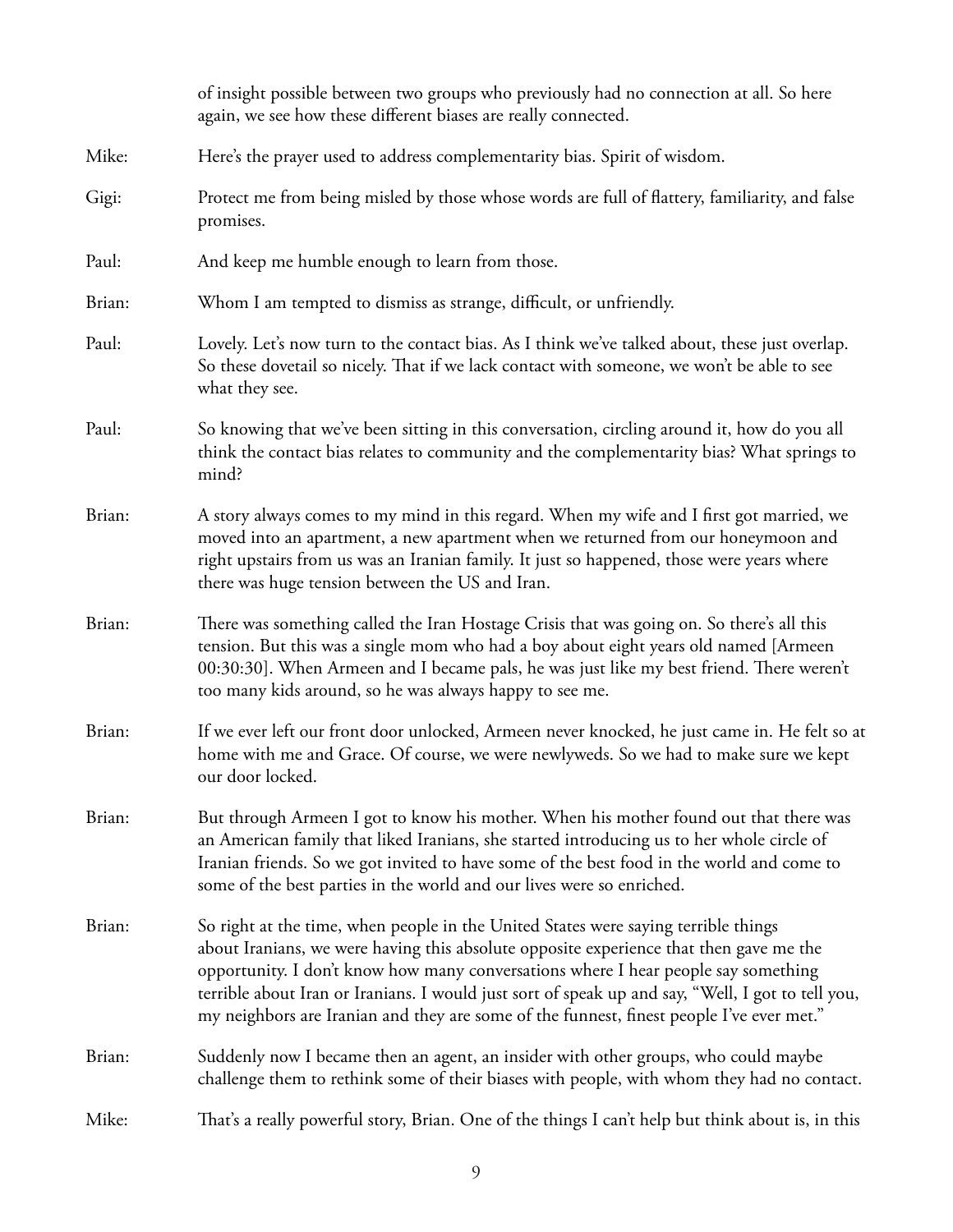exact moment in time where we find ourselves on the calendar, how in some ways, contact bias has become even more difficult. Because obviously in an era of social distancing, it's hard to make contact with people.

- Mike: Also, a lot of the times that we're making contact, it's through a screen in a machine. Where there's a technology between us. I think there's a dehumanizing component to that. I don't know if anyone else resonates with that.
- Brian: Yeah. It just is a reminder to us that in a time of pandemic, we have to go the second mile to break through that contact bias in ways that we can.
- Brian: I think this is one of the things that the arts do. The example that always comes to my mind is there's a wonderful novel by Chaim Potok called My Name Is Asher Lev. He wrote many great novels, and it's a story about a hyper Orthodox Jewish boy with extraordinary artistic talent. And I remember when I read that book, I thought, "I'm learning more about what it's like to be raised in a hyper Orthodox Jewish family in New York than I ever could have known any other way." And I remember feeling like, "For the rest of my life, I now have a window." And of course it's not ... I don't know everything about all hyper Orthodox Jewish people, but at least I know something. And I have a feel for one boy, in one family, in one community. And I think the arts do this for us at times when physical and personal contact isn't easiest all the more, if the art that we take in is actually created by someone from that community who is giving us a window into their soul too.
- Brian: I think contact bias makes me think of an encounter in the gospels when Jesus meets a Syrophoenician woman. It's one of the few times we actually see Jesus interacting with a Gentile. There are a few others. He interacts with a Roman centurion, and he interacts with a Samaritan woman. But what's really interesting in the gospel accounts of Jesus in his interaction with this Syrophoenician woman, he doesn't just teach her; we, in a sense, see her teach him something. He goes into the encounter not expecting much from her, and he comes out being really, really impressed by her faith. And I think that's just ... Maybe the gospel writers kept that story in, they didn't let it get edited out, because they realized that Jesus was setting an example for all of us that when we have contact across in-group-outgroup difference, it's a chance for us all to learn something.
- Gigi: I was thinking one of the least ... And I think it's still true in many African-American communities, but definitely in the one that I grew up in, it was very important that everyone get an education. Because that was seen as a way of having a better life than your parents. And so my parents, they never censored what I read. And I remember when I was in fourth grade, I got my own room and I got my own radio. And even though in my neighborhood, they were supposedly ... the kids were only listening to three different radio stations, I figured I had the whole radio. I was going to listen to all the radio stations. And so I had these ways, these windows, into other ways of seeing, and being, other cultures that I really, really enjoyed. And that carried through into my adult life, and it carried through into just a fascination with just religions in general.
- Gigi: But there were certain religions that didn't make that cut. And I remember I went with my then partner, we went, curiously but kind of hesitantly, to our first solstice celebration. Because ... You know? These were witches, right? So we use fake names. And we wanted to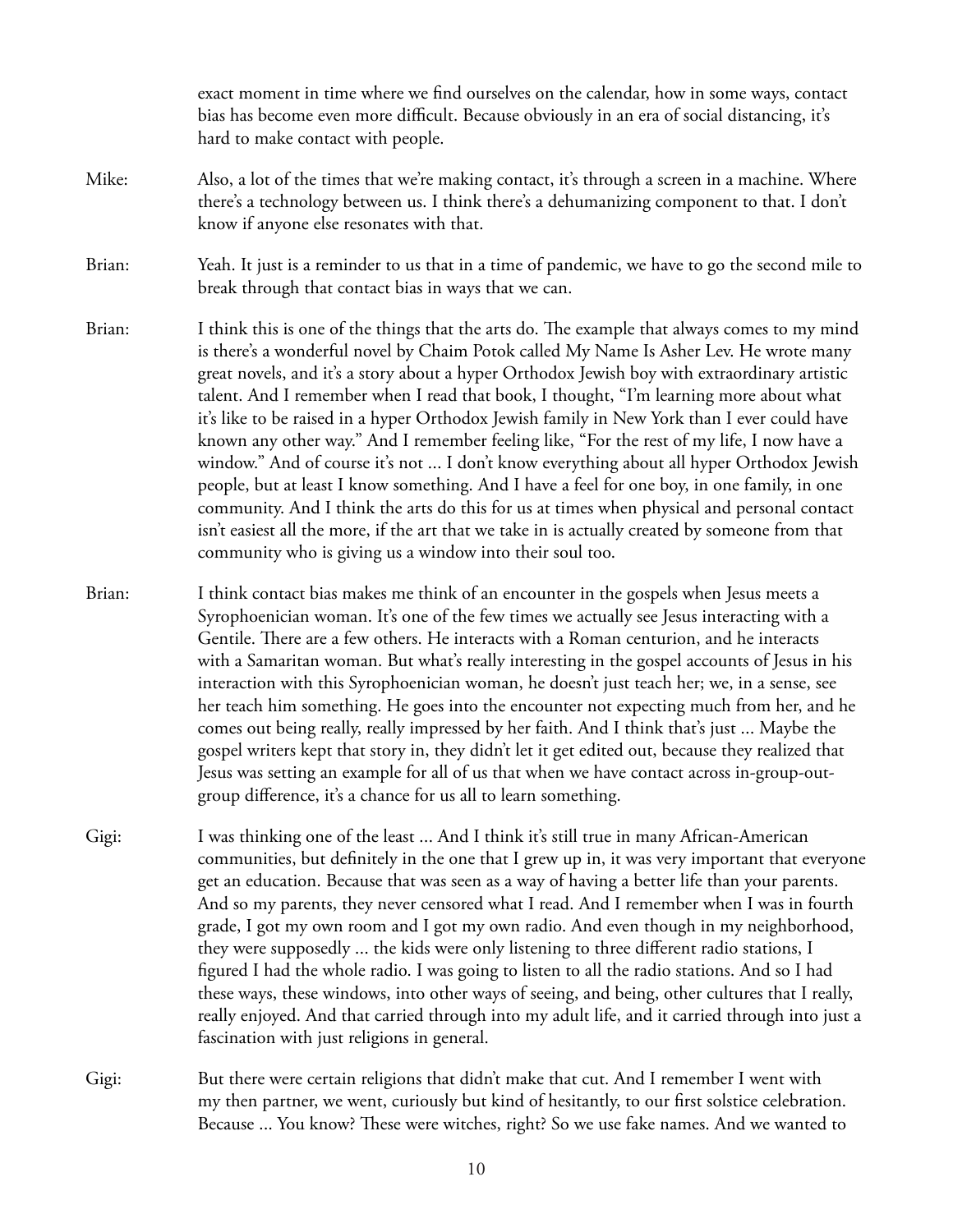know how it was going, but we were really, really afraid. And of course we went, they were very nice, and we had a really good time. But it was having to, first of all, make the decision that we were going to do that, even though we had some hesitation. But still making that decision to do that, that's something that I remember. And it made me just understand back to all the confirmation bias, and all the other biases, is that the stories that I was told actually have absolutely no truth in reality.

- Gigi: But even if I might know that intellectually, they still influence how I behave and just that lens on the world. They make that pinhole even smaller just because of, even if I don't believe them intellectually, they're still embodied in me in some way. And so having that courage, even knowing that I'm still afraid to take that step, I think is very powerful.
- Brian: What a great story.
- Paul: That is. Thank you, Gigi. So let's bring in the prayer for the contact bias:
- Paul: Revealer of insight...
- Gigi: Do not let me be satisfied to see only what is visible from my limited perspective.
- Mike: Grant me insatiable curiosity to understand-
- Brian: ... What my neighbors can see from their different vantage points.
- Gigi: Help me draw near to them, to walk with them-
- Mike: ... To see through their eyes, hear through their ears-
- Brian: ... And to feel through their experience,
- Paul: so our shared horizons will be broadened.
- Brian: So here are three biases, community complementarity, and contact, that challenge us to acknowledge that there is a flow to the groups we're part of. We cluster with people who like us and think like us. And if people think differently, we pressure them to conform to us or we squeeze them out. That means that our groups become ingrown and un-diverse, and we lack contact with outsiders who see things we don't see. And when we meet people who are from outside our group, because they don't look like us or talk like us or pray like us or vote like us, we disqualify them from having anything to teach us. We then find ourselves trapped within a great wall of social bias. And if we want to break out, it's going to take courage and it's going to take strength and guts and grace to go against the flow of our community, and to follow the flow of truth.
- Brian: And so we invite you to repeat each line of this prayer, making it your own:
- Mike: Source of wonder, help us see with wonder.
- Gigi: Depth of mystery, help us find delight in truth so profound that they surpass all knowing.
- Paul: Fountain of compassion, help us see with compassion.